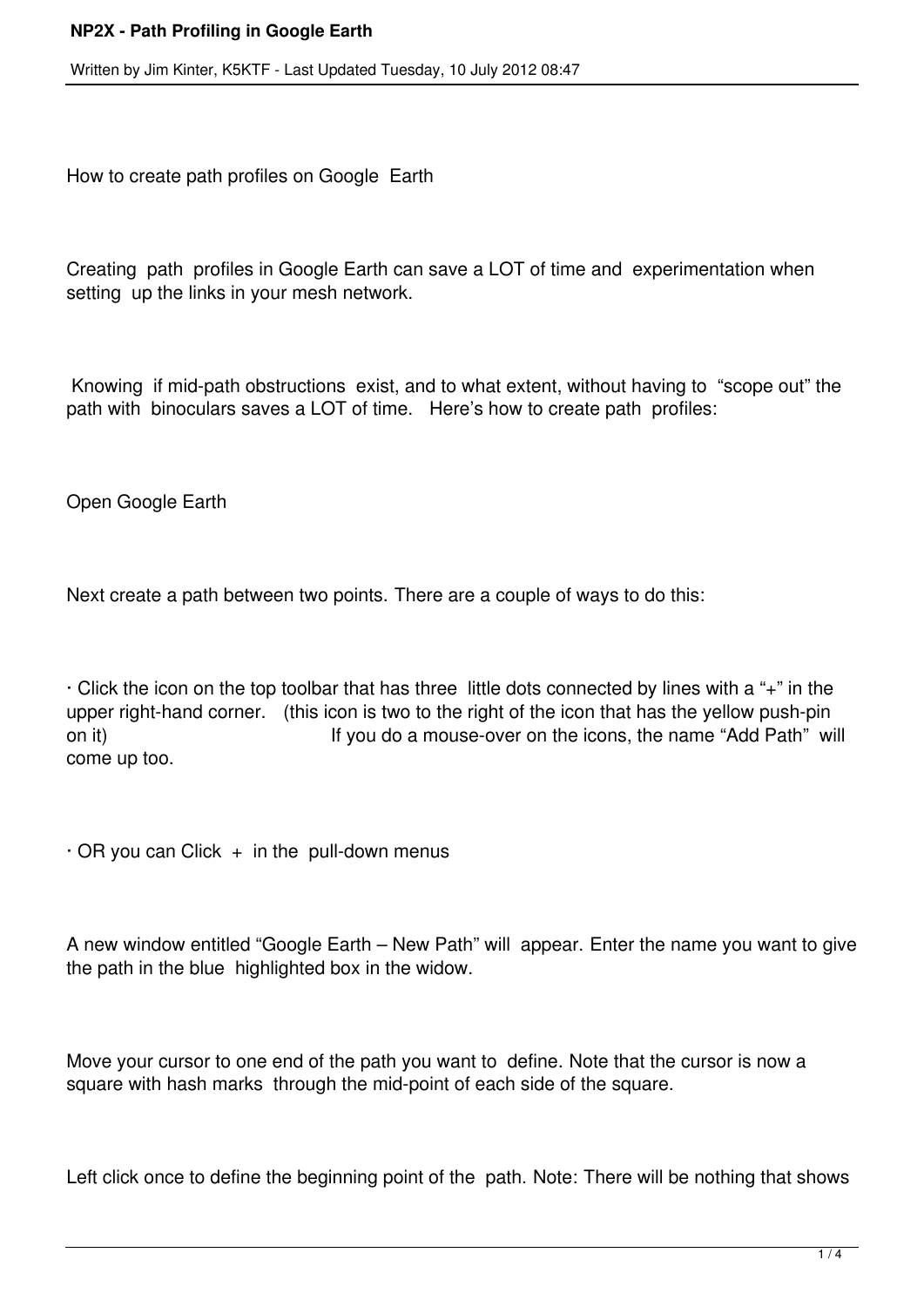## **NP2X - Path Profiling in Google Earth**

Written by Jim Kinter, K5KTF - Last Updated Tuesday, 10 July 2012 08:47

up on the screen, but the beginning point has been defined.

Move to the other end of the path & left click once again. A white line, signifying the path, will be drawn between the two points you have just selected.

Click "OK" in the "Google Earth – New Path" window. Note that your newly create path will appear at the bottom of the list of "Places" on the left-hand side of the screen.

Select your newly created path by left-clicking on your path name in the "Places" window. (You may have to scroll down to see if it you already have lots of places stored.)

Activate the terrain profile window in one of the following manners:

· Go to the pull-down menu and select and then

· Right click on your path name & select

A window showing a path profile the newly created path will appear in the bottom portion of the map. Pretty cool eh? Terrain elevations are shown at the left side of the profile and distance between path end points are shown on the bottom of the path profile window. Numbers that move with the selected point on the path show the ground elevation and the relative slope in percentage.

Now here's the cool stuff… Move your cursor into the window with the path profile in it. Note that a vertical line shows where your cursor is located on the path.

Simultaneously, a red arrow appears in the map and corresponds to the same point shown in the path profile.

Move your cursor back and forth along the path and you'll see the red arrow move on the map at the same time.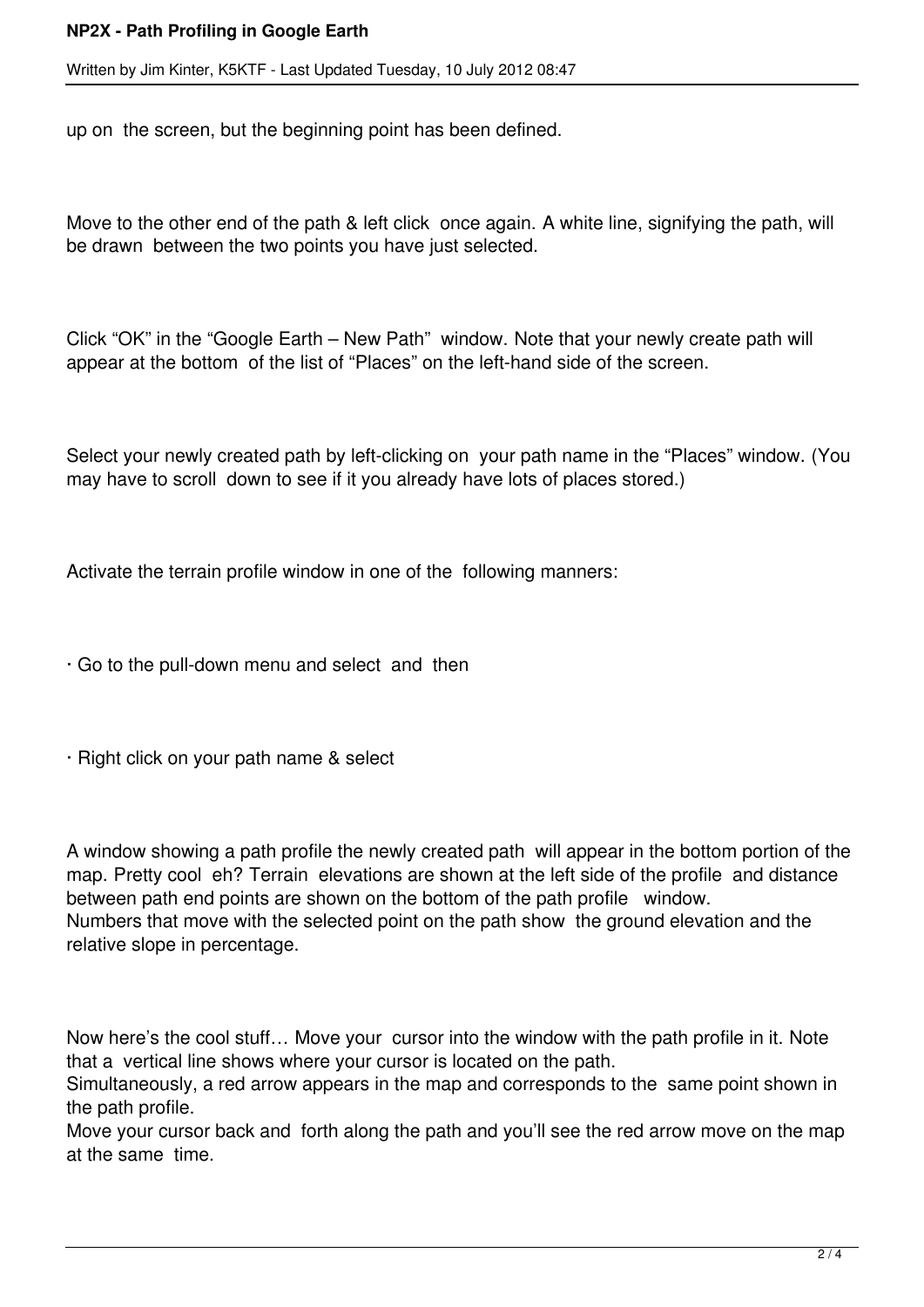Written by Jim Kinter, K5KTF - Last Updated Tuesday, 10 July 2012 08:47

Numbers around the red arrow mean the following:

· Above the arrow: Ground elevation

· To the left of the arrow: Distance from beginning point of the path (Measured in feet for distances smaller than 0.5 mi, and miles for distances greater than 0.5 miles)

· To the right of the arrow: Relative terrain slope in percent

To hide the terrain elevation window, click on the "X" in the upper right-hand corner of the window.

## OTHER STUFF

· If you want to enter a description for the path, you may enter it in the "Description" box in the "Google Earth – New Path" window.

· If you want to change the color & width of the line defining your path, you can right click on the path name & go into the "Properties" window. (I use red lines for mesh paths that probably won't work, and green lines for paths that will most likely work)

· If you want to change the type and/or color of the icon defining sites

· You can change the order of locations & paths in the "Places" window by left clicking on them & dragging them to the desired location.